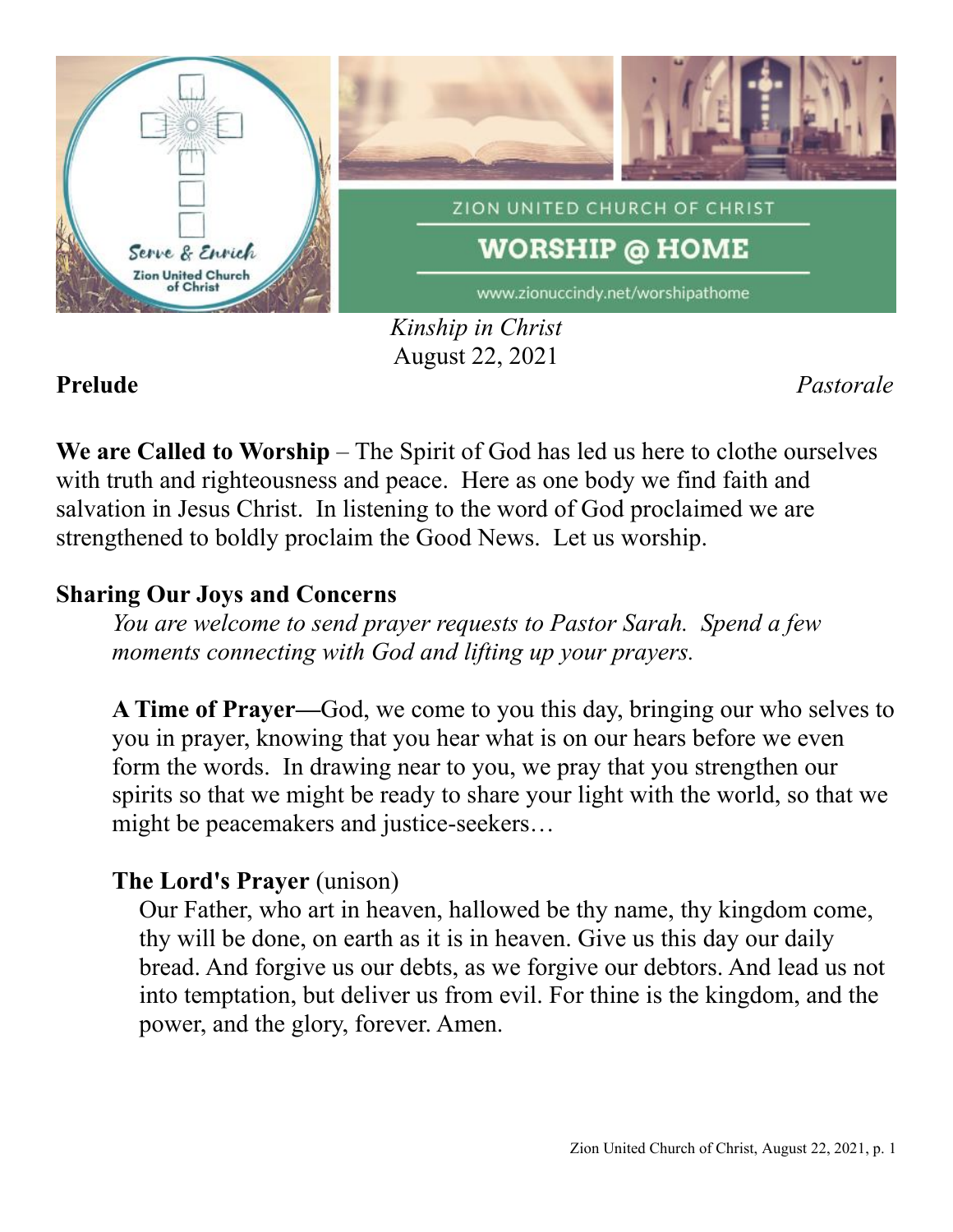## **We Hear God's Word** *Ephesians 6:10-24 (NRSV)*

10 Finally, be strong in the Lord and in the strength of his power. <sup>11</sup>Put on the whole armor of God, so that you may be able to stand against the wiles of the devil. <sup>12</sup>For our struggle is not against enemies of blood and flesh, but against the rulers, against the authorities, against the cosmic powers of this present darkness, against the spiritual forces of evil in the heavenly places. <sup>13</sup>Therefore take up the whole armor of God, so that you may be able to withstand on that evil day, and having done everything, to stand firm. <sup>14</sup>Stand therefore, and fasten the belt of truth around your waist, and put on the breastplate of righteousness. <sup>15</sup>As shoes for your feet put on whatever will make you ready to proclaim the gospel of peace. <sup>16</sup>With all of these, take the shield of faith, with which you will be able to quench all the flaming arrows of the evil one. <sup>17</sup>Take the helmet of salvation, and the sword of the Spirit, which is the word of God.

18 Pray in the Spirit at all times in every prayer and supplication. To that end keep alert and always persevere in supplication for all the saints. <sup>19</sup>Pray also for me, so that when I speak, a message may be given to me to make known with boldness the mystery of the gospel,  $^{20}$  for which I am an ambassador in chains. Pray that I may declare it boldly, as I must speak.

21 So that you also may know how I am and what I am doing, Tychicus will tell you everything. He is a dear brother and a faithful minister in the Lord. <sup>22</sup>I am sending him to you for this very purpose, to let you know how we are, and to encourage your hearts.

23 Peace be to the whole community, and love with faith, from God the Father and the Lord Jesus Christ. <sup>24</sup>Grace be with all who have an undying love for our Lord Jesus Christ.

**Meditation** *Kinship in Christ*

## **We Respond to God's Word with Our Giving**

**Invitation –** With grateful hearts we bring our gifts to God, knowing that God can do far more with them than we could ever ask or imagine. Let us give back to God a portion of the blessing that we have received that together, through this joint ministry to which we have been called, we might share Christ's love.

**August Benevolence** – "…for I was hungry and you gave me something to eat…" This month we are once again supporting God's Bounty Food Pantry.